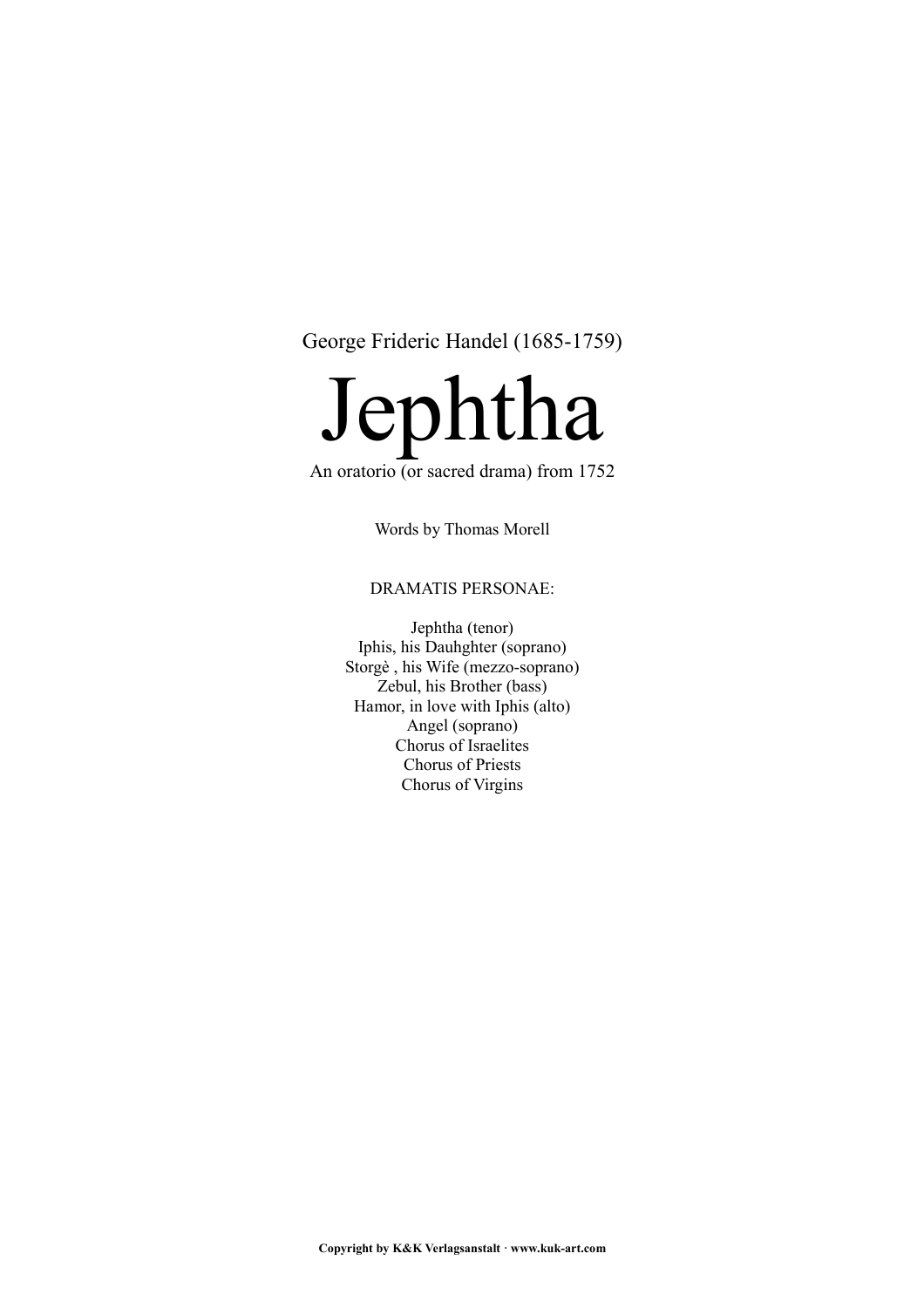# CD I

1. Overture

# **ACT ONE**

**Scene 1** *Zebul, with his brethren and Chorus.*

#### 2. Accompagnato

#### Zebul

It must be so, or these vile Ammonites, Our lordly tyrants now these eighteen years, Will crush the race of Israel. Since Heav'n vouchsafes not, with immediate choice, Da Gott sich abkehrt, und mit seinem Wink To point us out a leader, as before, Ourselves must choose. And who so fit a man As Gilead's son, our brother, valiant Jephtha? True, we have slighted, scorn'd, expell'd him hence As of a stranger born, but well I know him: His gen'rous soul disdains a mean revenge When his distressful country calls his aid. And perhaps Heav'n may favour our request If with repentant hearts we sue for mercy.

Air Zebul Pour forth no more unheeded pray'rs To idols deaf and vain. No more with vile unhallow'd airs The sacred rites profane.

3. Chorus of Israelites No more to Ammon's god and king, Fierce Moloch, shall our cymbals ring, In dismal dance around the furnace blue. Chemosh no more Will we adore With timbrell'd anthems to Jehovah due.

> **Scene 2** *Enter Jephtha and Storgè.*

### Recitative

#### Zebul

But Jephtha comes. Kind Heav'n, assist our plea. O Jephtha, with an eye of pity look On thy repentant brethren in distress. Forgetful of thy wrongs, redress thy sire Thy friends, thy country in extreme despair.

### Jephtha

I will, so please it Heav'n, and these the terms: If I command in war, the like command, Should Heav'en vouchsafe us a victorious peace, Shall still be mine.

Zebul Agreed. Be witness, Heav'ns

# 1. Ouvertüre

# **ERSTER AKT**

**Szene 1** *Zebul mit seinen Brüdern und Chor.*

#### 2. Rezitativ

### Zebul

So muss es sein, eh' Ammons Tyrannei, (die achtzehn Jahre unser Land schon quält) zerschlägt das Volk von Israel. nicht mehr, wie sonst, den Führer uns bestimmt, so wählet selbst: wo ist ein bessrer Mann, als Gilead's Sohn, mein tapf'rer Bruder Jephtha? Zwar haben wir ihn einst verhöhnt und dann verbannt, als einer Fremden Sohn; ich aber kenn' ihn: sein edler Sinn wird nicht nach Rache streben, wenn sein bedrängtes Volk nach Hilfe ruft. Vielleicht erhört der Himmel unser Fleh'n, wenn wir nun reuevoll um Gnade beten.

Arie Zebul Ruft länger nicht die Götzen an, denn sie sind taub und leer. Entweiht mit lästerlichem Klang des Herrn Altar nicht mehr.

3. Chor der Israeliten Nicht mehr der Cymbeln Klang erschallt, o Moloch, deiner Schreckgestalt, zu grausem Tanz um deinen Opferherd. Kamos, nicht dir lobsingen wir im heil'gen Liede, das nur Gott verehrt.

### **Szene 2**

*Jephtha und Storgè kommen.*

### Rezitativ

#### Zebul

Doch Jephtha kommt, Gott, Herr, steh du uns bei. O Jephtha! Wir bitten dich um Mitleid; schau auf deiner reuevollen Brüder Not. Vergiss, was dir geschah, und rette du das Land, die Freude, aus der Hand des Feindes.

#### Jephtha

Ich will, wenn's Gott gefällt. Dies die Bedingung: Die Macht, die mir im Krieg von euch verlieh'n, soll auch im Frieden, wenn Gott uns siegen lässt, die meine sein.

Zebul So sei's bei unsrem Gott.

# CD I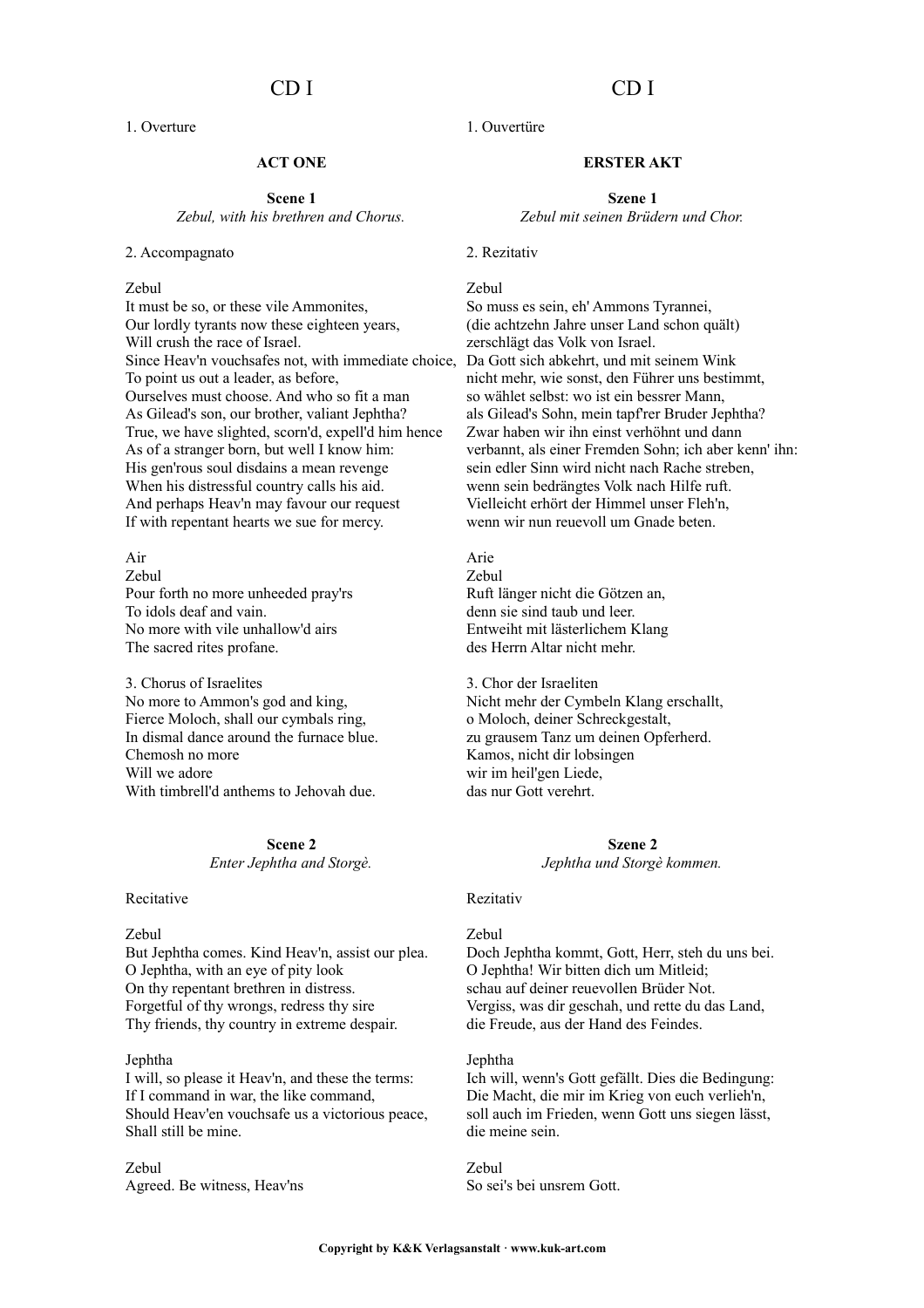4. Air Jephtha Virtue my soul shall still embrace, Goodness shall make me great. Who builds upon this steady base Dreads no event of fate. *...da capo*

### Recitative

### Storgè

'Twill be a painful separation, Jephtha, To see thee harness'd for the bloody field. But ah, how trivial are a wife's concerns When a whole nation bleeds, and grov'ling lies, Panting for liberty and life.

5. Air Storgè In gentle murmurs will I mourn, As mourns the mate-forsaken dove, And sighing wish thy dear return To liberty and lasting love. *...exeunt.*

### **Scene 3** *Enter Hamor and Iphis.*

# Recitative

Hamor

Happy this embassy, my charming Iphis, Which once more gives thee to my longing eyes, As Cynthia, breaking from th'involving clouds On the benighted traveller. The sight Of thee, my love, drives darkness and despair. Again I live, in thy sweet smiles I live, As in thy father's ever-watchful care Our wretched nation feels new life, new joy. Oh haste, and make my happiness complete!

6. Air Hamor Dull delay, in piercing anguish, Bids the faithful lover languish, While he pants for bliss in vain. Oh, with gentle smiles relieve me. Let no more false hopes deceive me,

Nor vain fears inflict a pain.

#### Recitative

### Iphis

Ill suits the voice of love when glory calls, And bids thee follow Jephtha to the field. There act the hero, and let rival deeds Proclaim thee worthy to be calI'd his son, And Hamor shall not want his due reward.

## 7. Air

Iphis Take the heart you fondly gave, Lodg'd in your breast with mine. Thus with double ardour brave, Sure conquest shall be thine.

4. Arie Jephtha Tugend erfüll' die Seele mein, Güte nur mach mich groß. Wer baut auf diesen Grund allein, scheut nicht des Schicksals Los. *...da capo*

#### Rezitativ Storgè

Mit Schmerzen werden wir uns trennen, Jephtha, wenn du gewappnet ziehst ins blut'ge Feld. Doch ach, wie nichtig ist doch meine Klage, da unser ganzes Volk am Boden liegt, sehnend nach Freiheit sich und Glück.

# 5. Arie

Storgè In sanften Lauten stimm' ich ein Klaglied wie die verlass'ne Taube an. Und seufzend wünsch ich dich zurück, in Freiheit und in wahrem Glück. *...gehen ab.*

### **Szene 3**

### *Hamor und Iphis.*

Rezitativ Hamor

O welche Freude, geliebte Iphis, dass ich noch einmal dich nun sehen kann. Dem Monde gleich, der durch die Wolken bricht, leuchtend dem nächt'gen Wanderer, so strahlt auf mich dein Aug', und es vertreibt den Schmerz. Dein holder Blick weckt neu zum Leben mich, wie deines Vaters wachsame Führung dies arme Volk mit neuem Mut beseelt. O eile dich, vollende doch mein Glück!

## 6. Arie

Hamor Dumpfes Warten lässt den Liebsten sich verzehren voller Qualen, und vergebens harrt er dein. Leuchte mir mit holdem Blicke, täusch mich nicht mit falschem Glücke, quäl mich nicht mit Furcht und Pein.

### Rezitativ

Iphis

Die Liebe schweiget still, wenn Ehre ruft, und dich mit Jephtha in den Krieg nun schickt. Dort zeig als Held dich, und mit Kampfesmut erweise würdig dich, sein Sohn zu sein; empfangen wirst du dann verdienten Lohn.

# 7. Arie

Iphis Nimm zu deinem liebend Herz meins in die Brust hinein. Dann fühlst du dich doppelt stark, Sieg wird dir sicher sein.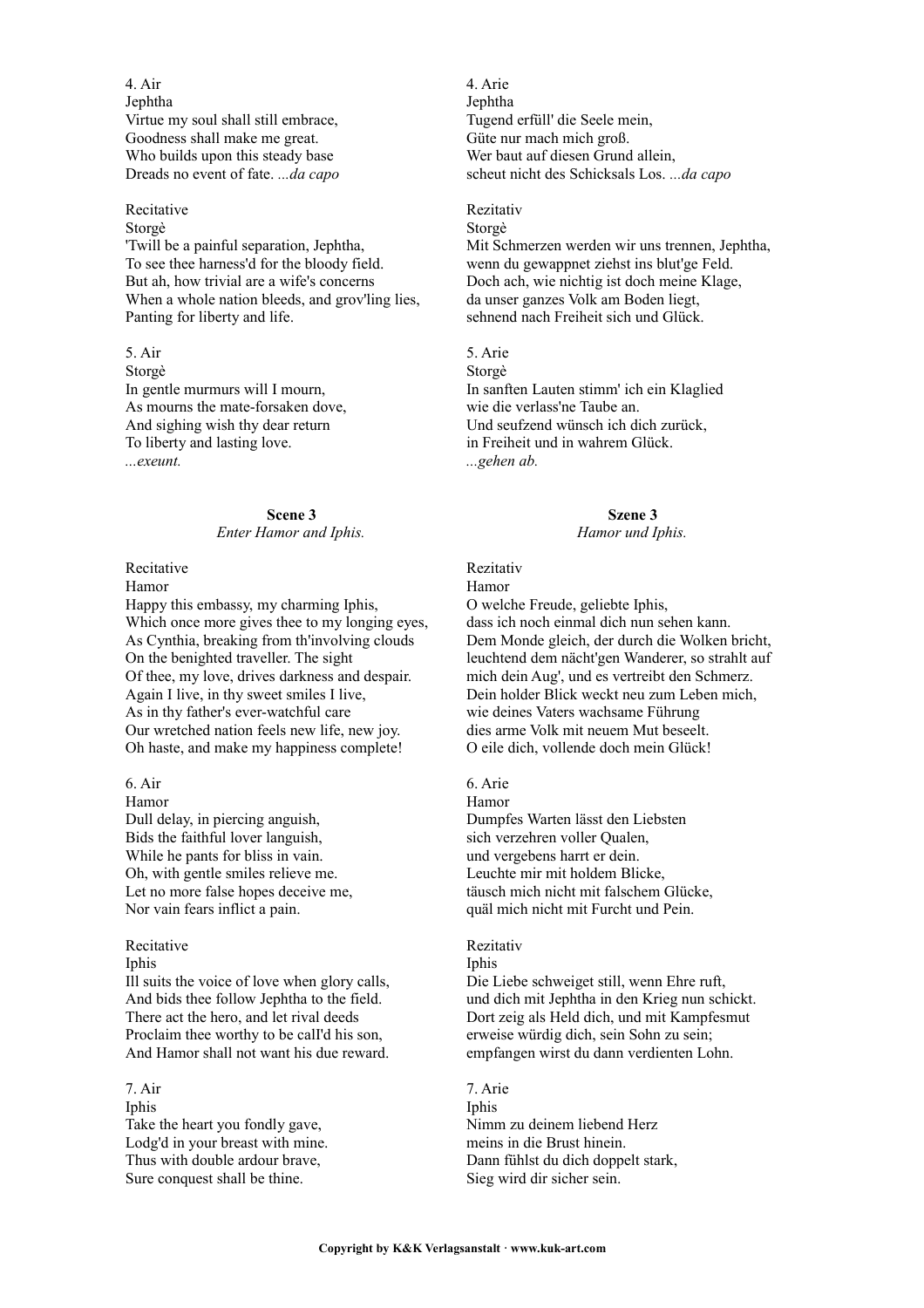**Recitative** Hamor l go. My soul, inspir'd by thy command, Thirsts for the battle. I'm already crown'd With the victorious wreath, and thou, fair prize, More worth than fame or conquest, thou art mine.

8. Duet Iphis and Hamor These labours past, how happy we! How glorious will they prove, When gath'ring fruit from conquest's tree, We deck the feast of love! *...da capo ...exeunt.*

## **Scene 4**

#### *Jephtha, alone.*

9. Accompagnato Jephtha What mean these doubtful fancies of the brain? Visions of joy rise in my raptur'd soul, There play awhile, and set in darksome night. Strange ardour fires my breast; my arms seem strung With tenfold vigour, and my crested helm To reach the skies. Be humble still, my soul! It is the Sp'rit of God, in whose great name I offer up my vow.

### Air

Jephtha

If, Lord, sustain'd by Thy almighty pow'r, Ammon I drive, and his insulting bands, From these our long-uncultivated lands, And safe return a glorious conqueror, What, or whoe'er shall first salute mine eyes, Shall be forever Thine, or fall a sacrifice.

#### *Enter Israelites.*

Recitative Jephtha 'Tis said. Attend, ye chiefs, and with united voice Invoke the holy name of Israel's God.

10. Chorus of Israelites O God, behold our sore distress, Omnipotent to plague or bless! But turn thy wrath, and bless once more Thy servants, who thy name adore. *...exeunt.*

#### **Scene 5** *Storgè, alone.*

Recitative Storgè Some dire event hangs o'er our heads, Some woeful song we have to sing In misery extreme. O never, never

Rezitativ Hamor Wohlan, ich geh. Begeistert durch dein Wort eil' ich zum Kampfe. Mit dem Siegeskranz seh' ich mich schon gekrönt; dann bist du mein, ein Preis, mehr wert als Ehre, Sieg und Ruhm.

8. Duett Iphis und Hamor Nach solcher Müh, wie selig wir, wie glorreich, wie beglückt! Wenn uns des Sieges Kranz und Zier das Fest der Liebe schmückt. *...da capo ...sie gehen ab.*

### **Szene 4**

#### *Jephtha, alleine.*

9. Rezitativ Jephtha Was soll dies wirre Spiel in meinem Geist? Bilder des Glücks erscheinen hier vor mir, freundlich zuerst, und schwinden dann in Nacht. Entflammt ist meine Brust: den Arm erfüllt zehnfache Kraft, und der Busch des Helms reckt sich zum Himmel. Sei demutsvoll, mein Herz; es ist der Geist unsres Herrn, ich lege ihm nun mein Gelübde ab.

# Arie

**Jephtha** 

Wenn ich, geführt durch deine mächt'ge Hand Ammon gestürzt und ihn mit seinem Heer aus diesem hart bedrängten Land verjagt, und kehre heim, gekrönt als Siegesheld; so sei das erste, das hier vor mir erscheint, dann dir, o Herr, geweiht, und soll geopfert sein.

#### *Die Israeliten erscheinen.*

Rezitativ Jephtha So sei's. Ihr Führer, hört, und hebet all vereint die Stimme nun empor zu Israels Gott.

10. Chor der Israeliten O Gott, sieh unsere große Not. Straf' oder Lohn ist dein Gebot. Wend ab den Zorn, sieh gnädig an die Deinen, die dir flehend nah'n. *...sie gehen ab.*

#### **Scene 5** *Storgè, alleine.*

Rezitativ Storgè Ein hart' Geschick schwebt über uns, und es erklingt manch Klagelied in dieser großen Not. O niemals, niemals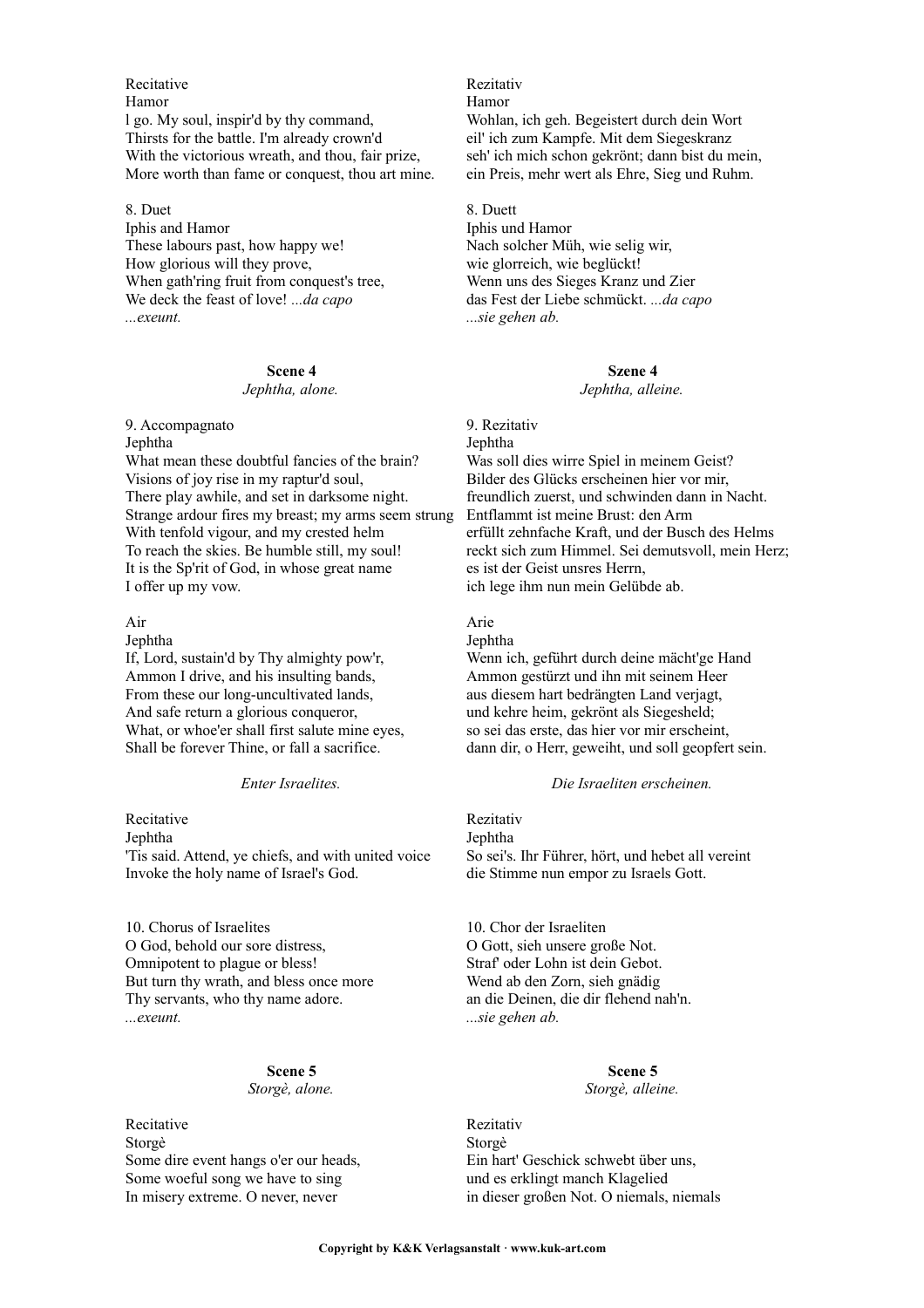Was my foreboding mind distrest before With such incessant pangs.

Air Storgè Scenes of horror, scenes of woe, Rising from the shades below, Add new terror to the night; While in never-ceasing pain, That attends the servile chain, Joyless flow the hours of light. *...da capo*

### **Scene 6**

*Enter Iphis.*

Recitative

### Inhis

Say, my dear mother, whence these piercing cries That force me, like a frighted bird to fly My place of rest?

#### Storgè

For thee I fear, my child; Such ghastly dreams last night surpris'd my soul.

### Iphis

Heed not these black illusions of the night, The mocking of unquiet slumbers, heed them not. My father, touch'd with a diviner fire, Already seems to triumph in success, Nor doubt I but Jehovah hears our pray'rs.

### Air

Iphis The smiling dawn of happy days Presents a prospect clear, And pleasing hope's all-bright'ning rays Dispel each gloomy fear; While ev'ry charm that peace displays Makes spring-time all the year. *...da capo Exeunt.*

> **Scene 7** *Enter Zebul, Jephtha and Chorus.*

#### 11. Recitative

### Zebul

Such, Jephtha, was the haughty king's reply: No terms, but ruin, slavery and death.

### Jephtha

Sound, then, the last alarm! And to the field, Ye sons of Israel, with intrepid hearts, Dependent on the might of IsraeI's God.

12. Chorus of Israelites When His loud voice in thunder spoke, With conscious fear the billows broke, Observant of his dread command.

hat je mein Herz zuvor geahnt das Leid mit solcher Seelenqual.

Arie Storgè Schreckensbilder, groß und bleich, steigen aus dem Schattenreich in dem Graun der Nacht herauf. Endlos ist der Sklaven Leid, ohne Trost geht hin die Zeit, freudlos flieht der Stunde Lauf. *...da capo*

### **Szene 6**

### *Iphis erscheint.*

#### Rezitativ

#### Iphis

Sag, liebe Mutter, welch furchtbares Schrei'n schreckte, wie gescheuchtes Wild, mich auf aus meiner Ruh?

# Storgè

Um dich hat Angst mein Herz, von bösem Traum entsetzt in dieser Nacht.

### Iphis

Beachte nicht den schwarzen Traum der Nacht, der Bilder ruhelosen Schlummers achte nicht, Mein Vater, den ein göttlich Feuer treibt, ihm scheint jetzt der Sieg gewiss zu sein; kein Zweifel. Gott erhöret unser Fleh'n.

### Arie

Iphis Beglückter Tage Morgenrot streut lächelnd heitres Licht; und froher Hoffnungsstrahl durchbricht die dunkle Nacht der Not. Das ganze Jahr erblüht und lacht in ew'ger Maienpracht. *...da capo Er geht ab.*

> **Szene 7** *Zebul, Jephtha und der Chor erscheinen.*

### 11. Rezitativ

Zebul Dies, Jephtha, war des stolzen Königs Wort: Nicht Frieden! Nur Verderben, Sklaverei und Tod.

#### Jephtha

Auf denn zum letzten Kampf; so zieht ins Feld, ihr Söhne Israels; stark sei euer Herz, vertrauend auf des Herrn Gewalt und Macht.

12. Chor der Israeliten Wenn donnernd seine Stimme schallt, zerbricht vor Angst der Flut Gewalt; erzitternd vor der Allmacht Hand;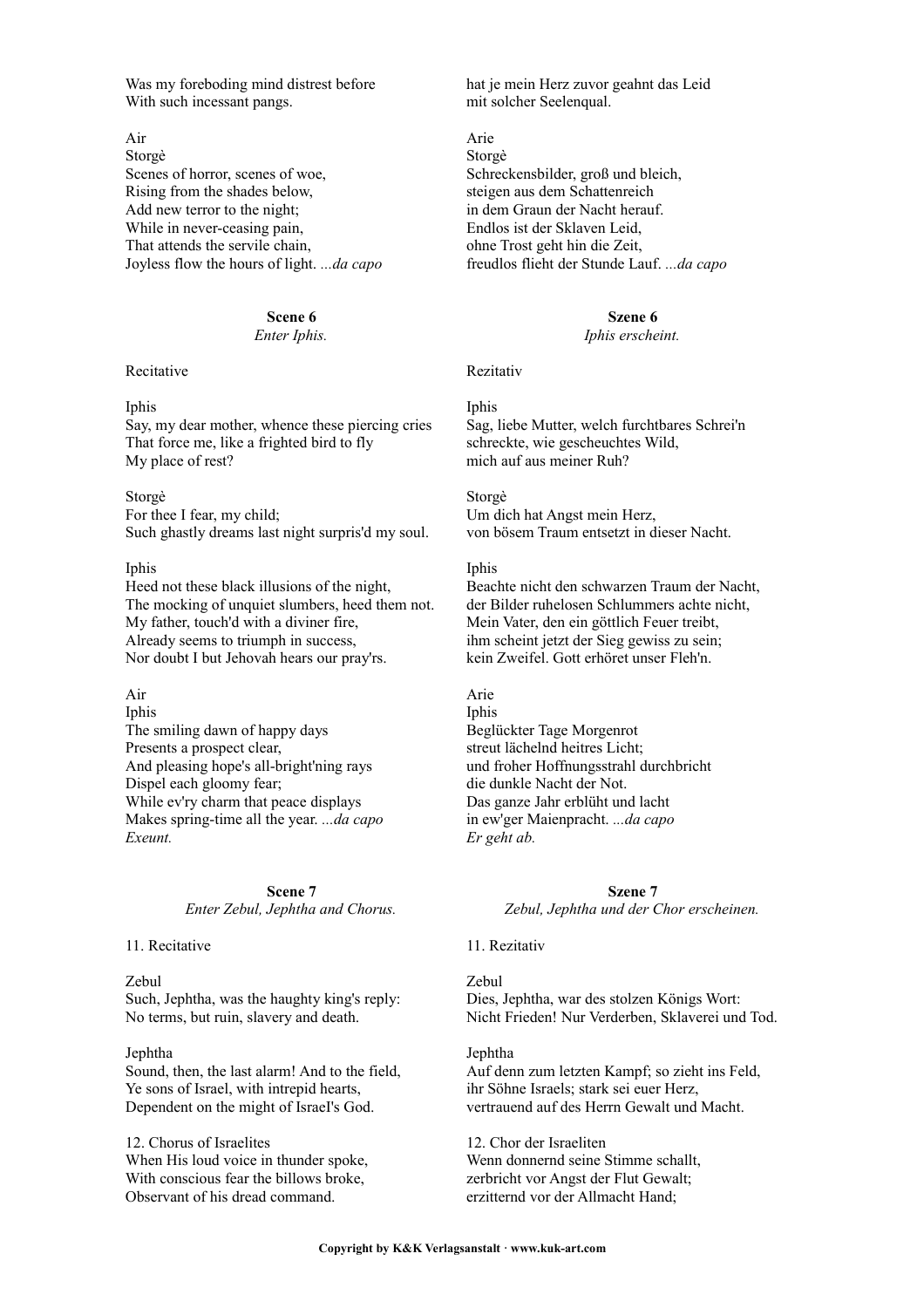In vain they roll their foaming tide, Confin'd by that great pow'r, That gave them strength to roar. They now contract their boist'rous pride, And lash with idle rage the laughing strand.

#### **ACT TWO**

### **Scene 1** *Enter Hamor, Iphis and Chorus.*

13. Recitative

Hamor

Glad tidings of great joy to thee, dear Iphis, And to the house of Israel I bring. Thus then, in brief. Both armies in array Of battle rang'd, our general stept forth And offer'd haughty Ammon terms of peace, Most just and righteous; these with scorn refus'd, He bade the trumpet sound. But scarce a sword Was ting'd in hostile blood, ere all around The thund'ring Heavens open'd and pour'd forth Thousands of armed cherubim, when straight Our general cried: "This is thy signal, Lord, I follow Thee, and Thy bright heav'nly host." Then rushing on proud Ammon, all aghast, He made a bloody slaughter, and pursu'd The flying foe till night bade sheathe the sword, And taste the joys of victory and peace.

14. Chorus of Israelites Cherub and seraphim, unbodied forms, The messengers of fate, His dread command await; Of swifter flight, and subtler frame Than lightning's winged flame, They ride on whirlwinds, directing the storms.

15. Air

Hamor Up the dreadful steep ascending, While for fame and love contending, Sought I thee, my glorious prize. And now, happy in the blessing, Thee, my sweetest joy possessing, Other honours I despise. *...da capo*

#### 16. Recitative

Iphis 'Tis well. Haste, haste, ye maidens, and in richest robes Adorn me, like a stately bride, To meet my father in triumphant pomp. And while around the dancing banners play...

# Air Iphis

...Tune the soft melodious lute,

sie rollt umsonst in Sturm und Wut; gebannt durch dessen Faust, durch den sie tobt und braust. Scheu zähmet sie den stolzen Mut, und spottend ihres Zornes lacht der Strand.

### **ZWEITER AKT**

**Szene 1** *Hamor, Iphis und Chor.*

13. Rezitativ

Hamor

Als Bote großen Glücks, o teure Iphis, komm ich zum Hause Israel und zu dir. Hör', was geschah. Als beide Heere schon zur Schlacht bereit, trat unser Führer vor und bot dem stolzen Ammon Frieden an, gerecht und billig. Da man ihn verwarf, erklang der Schlachtruf nun; doch eh' ein Schwert getaucht in Feindesblut, zerteilte rings im Donner sich der Himmel und ergoss zahllose Scharen Cherubim, und Jephthas Stimme erscholl: "Dies ist ein Zeichen, Herr, ich folge dir und deinem heil'gen Heere." Dann stürzt er sich auf Ammons große Macht und siegt im blut'gen Kampfe und verfolgt den flücht'gen Feind bis in die tiefe Nacht; d'rauf ruhten wir und freuten uns des Sieges.

14. Chor der Isaeliten Cherub und Seraphim, Jehovas Heer, sind Boten des Geschicks, gewärtig seines Blicks; sie stürmen rasch, in Lichtgestalt, mit Blitzes Glutgewalt. Sie fahren sausend im Sturmwind daher.

## 15. Arie

Hamor Im Gewühl des Kampfes schreitend, um den Preis der Liebe streitend, sucht' ich dich, des Sieges Pfand. Da ich nun mit Glück gesegnet, Süße Freude mir begegnet, acht' ich keinen and'ren Ruhm. *...da capo*

#### 16. Rezitativ

Iphis Wohlan, so eilt, ihr Mädchen, und mit reichem Schmuck bekleidet mich wie eine Braut, um meinen Vater festlich zu empfangen, und wenn umher die Banner fröhlich weh'n...

Arie Iphis ...sendet sanften Lautenklang,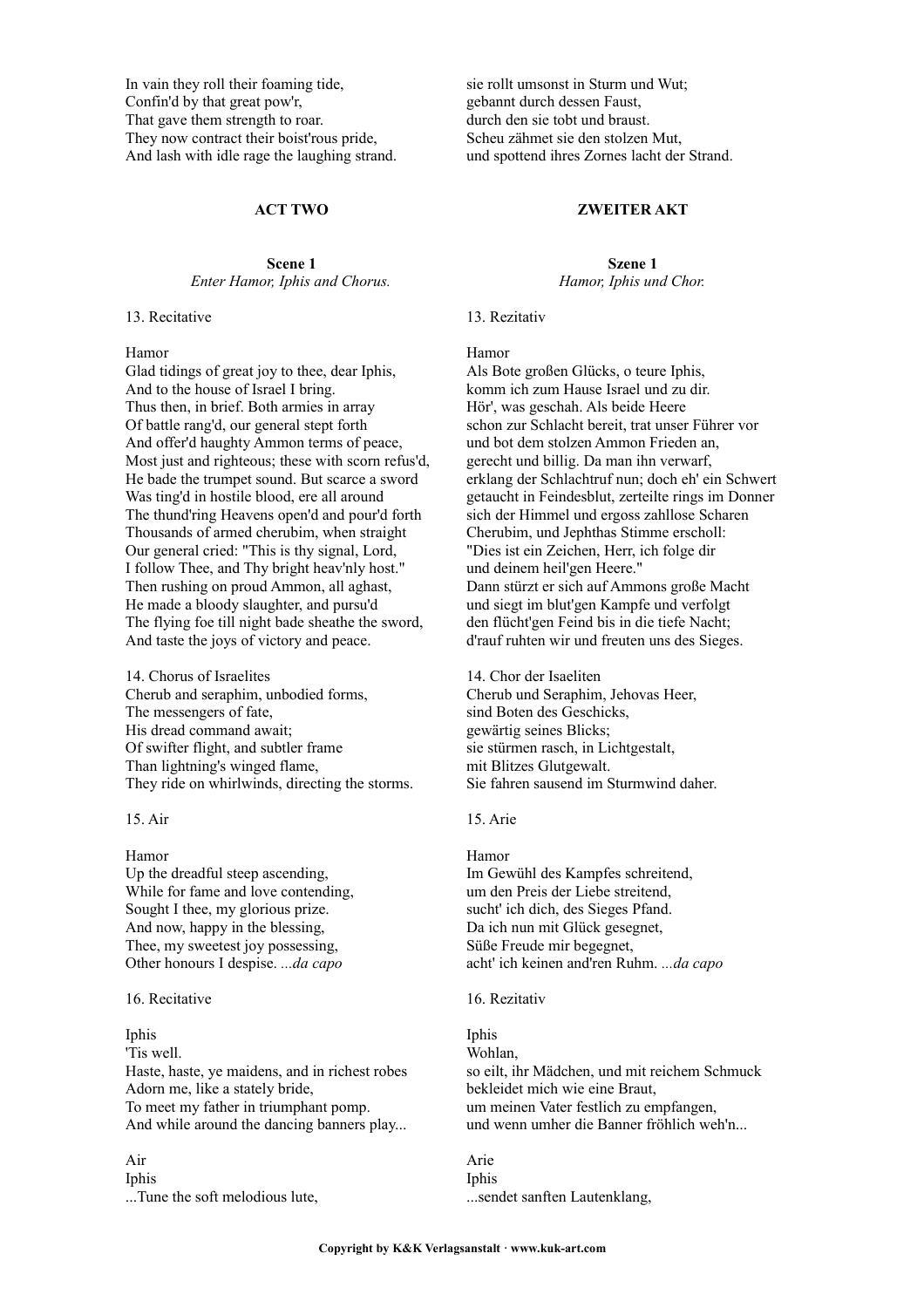Pleasant harp and warbling flute, To sounds of rapt'rous joy; Such as on our solemn days, Singing great Jehovah's praise, The holy choir employ. *...da capo Exeunt.*

> **Scene 2** *Enter Zebul, Jephtha, Hamor and Chorus.*

#### Recitative Zebul

Heav'n smiles once more on His repentant people, And victory spreads wide her silver wings To soothe our sorrows with a peaceful calm.

# Air

Zebul Freedom now once more possessing, Peace shall spread with ev'ry blessing Triumphant joy around. Sion now no more complaining Shall, in blissful plenty reigning, Thy glorious praise resound. *...da capo*

Recitative Jephtha ZebuI, thy·deeds were vaIiant, Nor Iess thine, my Hamor; But the glory is the Lord's.

## 17. Air

Jephtha His mighty arm, with sudden blow, Dispers'd and quell'd the haughty foe. They fell before him, as when through the sky He bids the sweeping winds in vengeance fly. *...da capo*

18. Chorus In glory high, in might serene, He sees, moves all, unmov'd, unseen. His mighty arm, with sudden blow Dispers'd and quell'd the haughty foe. Flöt' und Harfen mit Gesang zu Gottes Lob empor. Wie in frohem Festeskreis laut besingt Jehovas Preis der heil'ge Tempelchor. *...da capo Geht ab.*

> **Szene 2** *Es kommen Zebul, Jephtha, Hamor und der Chor.*

Rezitativ Zebul Nun zeigt sich uns der Himmel wieder gnädig, die Silberschwingen breitet weit der Sieg, die Mühsal endet in des Friedens Ruh'.

Arie Zebul Freiheit ist uns neu gegeben, Friede kehrt in unser Leben mit Siegesfreude ein. Zion wird nicht länger klagen, wird in künft'gen Segenstagen dir, dem Herrn, ein Loblied weih'n. *...da capo*

Rezitativ Jephtha Zebul, du kämpftest tapfer, und auch du, mein Hamor, doch der Ruhm gehört dem Herrn.

17. Arie Jephtha Der Feinde Mut und stolze Pracht zerschlägt der Herr mit jäher Macht. Sie geh'n zugrunde, als hätt' auf sein Gebot der Sturmwind sie gestürzt in Todesnot. *...da capo*

18. Chor In Herrlichkeit lenkt er die Welt, bewegt das All, wie's ihm gefällt. Der Feinde Mut und stolze Pracht zerschlägt der Herr mit jäher Macht.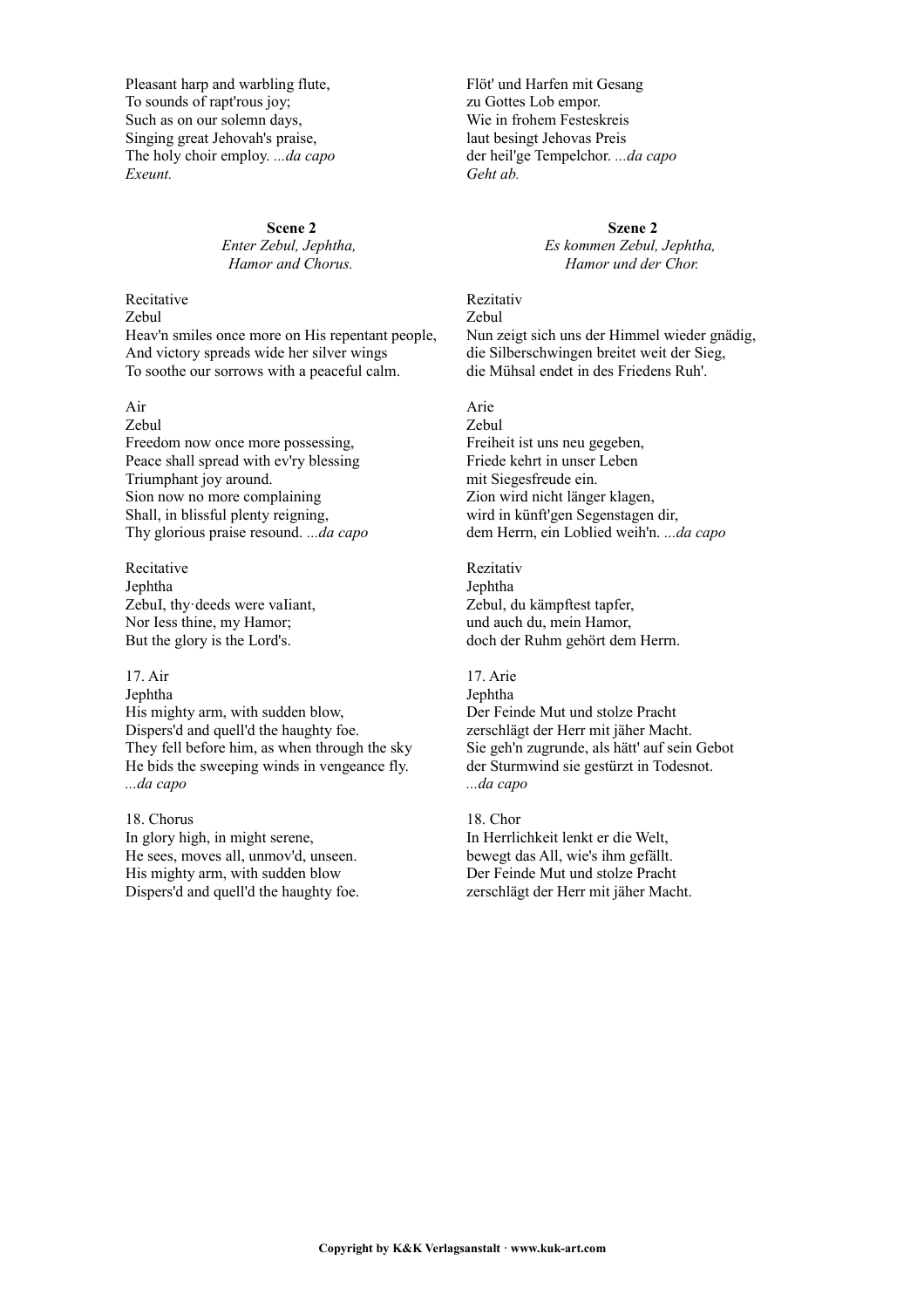# CD II

# **Scene 3**

1. Symphony

### *Enter Iphis, Storgè and Chorus of Virgins.*

# Recitative Iphis

Hail, glorious conqueror, much lov'd father, hail! Behold thy daughter, and her virgin train, Come to salute thee with all duteous love.

#### 2. Air

Iphis Welcome as the cheerful light, Driving darkest shades of night, Welcome as the spring that rains Peace and plenty o'er the plains. Not cheerful day, Nor spring so gay, Such mighty blessings brings As peace on her triumphant wings.

Chorus of Virgins Welcome thou, whose deeds conspire To provoke the warbling lyre, Welcome thou, whom God ordain'd Guardian angel of our land! Thou wert born His glorious name And great wonders to proclaim.

### Recitative

#### Jephtha

Horror, confusion! Harsh this music grates Upon my tasteless ears. Begone, my child, Thou hast undone thy father! Fly, begone, And leave me to the rack of wild despair! *...Exit Iphis.*

#### 3. Air

Jephtha Open thy marble jaws, O tomb, And hide me, earth, in thy dark womb, Ere I the name of father stain, And deepest woe from conquest gain. *...da capo*

#### Recitative

#### Zebul

Why is my brother thus afflicted? Say, Why didst thou spurn thy daughter's gratulations, And fling her from thee with unkind disdain?

### Jephtha

O Zebul, Hamor and my dearest wife, Behold a wretched man, Thrown from the summit of presumptuous joy, Down to the lowest depth of misery. Know, then, I vow'd the first I saw should fall

# CD II

## **Szene 3**

# 1. Sinfonia

*Iphis, Storgè und der Chor der Knaben erscheinen.*

### Rezitativ Iphis

Heil, großer Siegesheld, teurer Vater, Heil! Sieh, deine Tochter, in der Jungfrau'n Schar, grüßt dich mit Liebe, wie sie dir gebührt.

#### 2. Arie

Iphis Sei gegrüßt wie heit'res Licht, das die dunkle Nacht durchbricht, wie der Lenz, der dieser Welt Frieden schenkt und füllt das Feld. Kein Tageslicht, auch Frühling nicht so reichen Segen bringt, wie Fried', der seine Fahnen schwingt.

38. Chor der Knaben Heil sei dir, des' Heldentum uns erhob zu Macht und Ruhm! Heil sei dir, den Gott gesandt zum Erretter diesem Land. Du erschienst, die Kraft des Herrn zu verkünden nah und fern.

# Rezitativ

# Jephtha

Grauen, Entsetzen! Grässlich tönt dies Lied in mein betäubtes Ohr. Zurück, mein Kind, dein Vater ist vernichtet. Flieh, hinweg, und lass mich in Verzweiflung untergeh'n! *...Iphis geht ab.*

### 2. Arie

Jephtha Öffne, du dunkles Grab, den Schlund und birg mich, Erd', im schwarzen Grund. Eh' eines Vaters Grausamkeit den Sieg kehrt um in tiefes Leid. *...da capo*

#### Rezitativ

#### Zebul

Warum, mein Bruder, bist du so verstört? Warum verschmähst du deiner Tochter Gruß und stößt sie von dir mit so hartem Sinn?

#### Jephtha

O Zebul! Hamor! und mein teures Weib! hört mich unsel'gen an, der von dem Gipfel stolzer Freuden stürzt nieder zum tiefsten Grund des Elends. So hört: Ich schwor, das Erste, was ich säh' zu opfern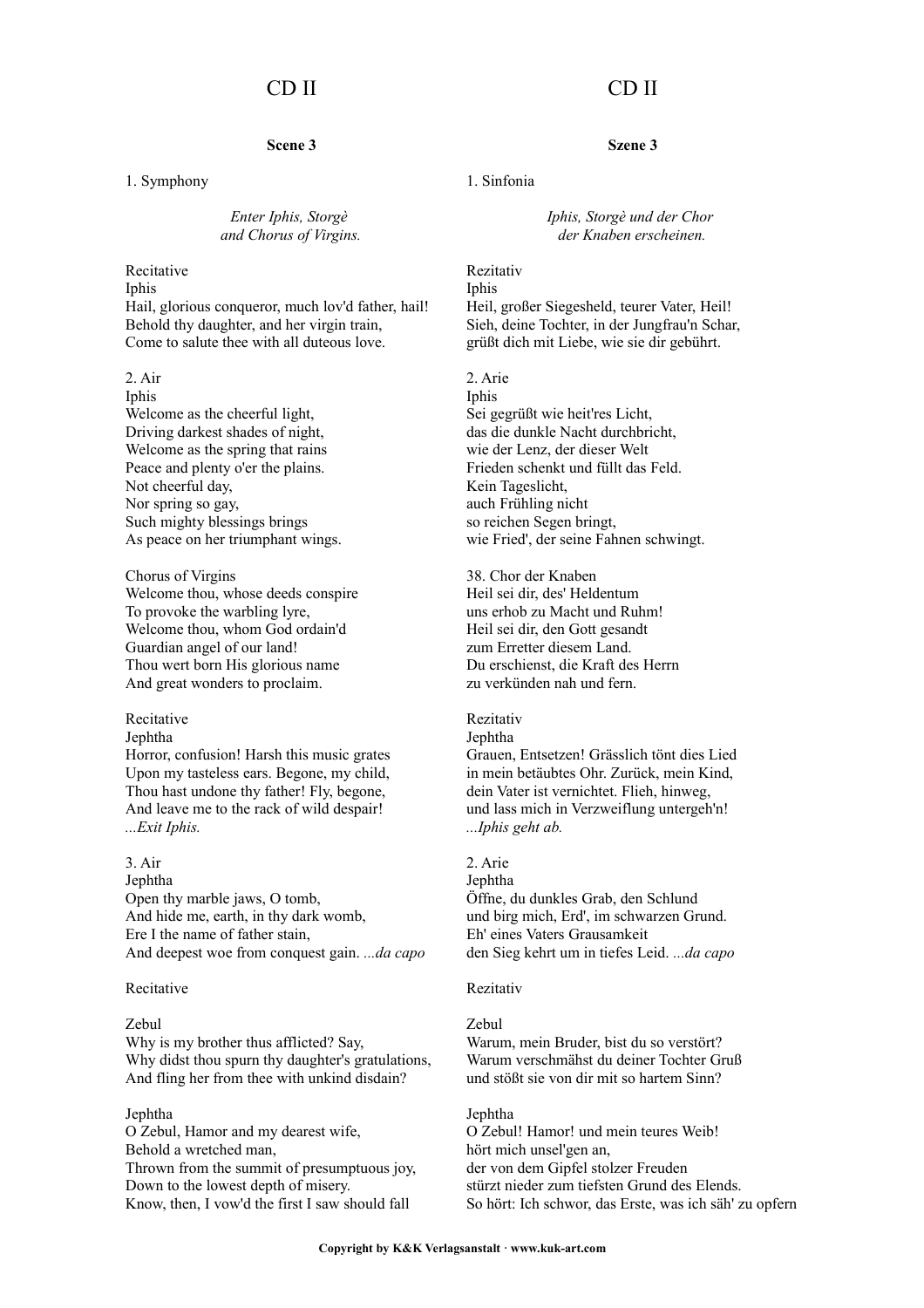A victim to the living God. My daughter, Alas, it was my daughter, and she dies.

4. Accompagnato Storgè First perish thou, and perish all the world! Hath Heav'n then bless'd us with this only pledge Of all our love, this one dear child, for thee To be her murderer? No, cruel man!

5. Air Storgè Let other creatures die? Or Heav'n, earth, seas and sky In one confusion lie, Ere in a daughter's blood, So fair, so chaste, so good, A father's hand's embrued.

Recitative Hamor If such thy cruel purpose, lo, your friend Offers himself a willing sacrifice, To save the innocent and beauteous maid!

6. Air Hamor On me let blind mistaken zeal Her utmost rage employ. 'Twill be a mercy there to kill Where life can taste no joy. *...da capo*

7. Quartet

Zebul Oh, spare your daughter,

Storgè Spare my child,

Hamor My love!

Jephtha Recorded stands my vow in Heav'n above.

Storgè Recall the impious vow, ere 'tis too late.

Jephtha I'll hear no more, her doom is fix'd as fate!

Hamor, Zebul, Storgè And think not Heav'n delights In Moloch's horrid rites.

> **Scene 4** *Enter Iphis.*

8. Accompagnato Iphis Such news flies swift. I've heard the mournful cause dem lebend'gen Gott: die Tochter, o Grau'n! er war die Tochter, und sie stirbt.

4. Rezitativ Storgè Erst falle du, und alle Welt mit dir! Es gab der Himmel dieses einz'ge Pfand der Liebe uns, dies teure Kind, und nun willst du sein Mörder sein? Nein, grausamer Mann!

5. Arie Storgè Lass and're Opfer sterben! Mag Himmel, Land und Flut zerbrechen und verderben, eh einer Tochter Blut so rein, so schön, so gut! vergießt des Vaters Wut.

Rezitativ Hamor Bleibt dies dein harter Wille, sieh', dein Freund bietet sich selbst als Opfer frei dir an, um so zu retten dein herrlich Kind.

6. Arie Hamor Nur mich, in blind verwirrter Wut, mich treffe deine Hand. Denn Gnade ist wohl dort der Tod, wo jede Lebensfreude schwand. *...da capo*

7. Quartett

Zebul Verschone deine Tochter,

Storgè Schon' mein Kind,

Hamor Mein Lieb!

Jephtha Geschworen ist der Eid vor Gottes Thron.

Storgè Nimm deinen gottlosen Schwur zurück, ehe es zu ist.

Jephtha Ach schweiget doch! Fest steht der Spruch.

Hamor, Zebul, Storgè Gott will das Opfer nicht, das Molochs Dienern Pflicht!

> **Szene 4** *Iphis erscheint.*

8. Rezitativ Iphis Schnell habe ich gehört den bittern Grund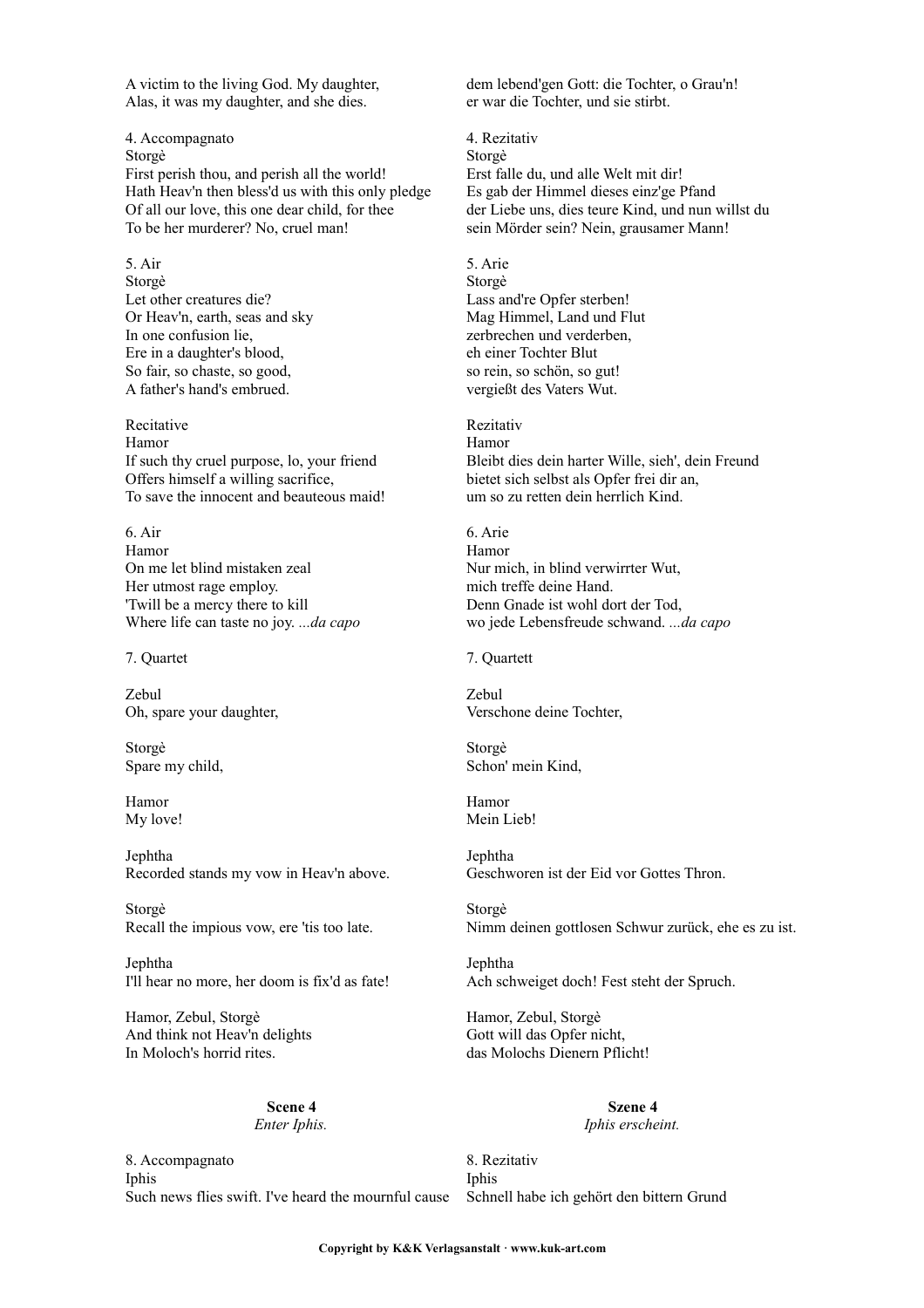Of all your sorrows. Of my father's vow Heav'n spoke its approbation by success. Jephtha has triumph'd, Israel is free. For joys so vast too little is the price Of one poor life. But oh, accept it, Heav'n, A grateful victim, and thy blessing still Pour on my country, friends, and dearest father!

9. Air

Iphis Happy they! This vital breath With content I shall resign, And not murmur or repine, Sinking in the arms of death. *...da capo*

#### 10. Accompagnato **Jephtha**

Deeper, and deeper still, thy goodness, child, Pierceth a father's bleeding heart, and checks The cruel sentence on my falt'ring tongue. Oh, let me whisper it to the raging winds, Or howling deserts; for the ears of men It is too shocking. Yet have I not vow'd? And can I think the great Jehovah sleeps, Like Chemosh and such fabled deities? Ah no; Heav'n heard my thoughts, and wrote them down; It must be so. 'Tis this that racks my brain, And pours into my breast a thousand pangs That lash me into madness. Horrid thought! My only daughter, so dear a child, Doom'd by a father! Yes, the vow is past, And Gilead hath triumph'd o'er his foes. Therefore, tomorrow's dawn... I can no more.

## 11. Chorus

How dark, O Lord, are Thy decrees, All hid from mortal sight, All our joys to sorrow turning, And our triumphs into mourning, As the night succeeds the day. No certain bliss, No solid peace, We mortals know On earth below, Yet on this maxim still obey: "Whatever is, is right."

# **ACT THREE**

**Scene 1** *Jephtha, Iphis, Priests and Chorus.*

12. Accompagnato Jephtha Hide thou thy hated beams, O sun, in clouds And darkness, deep as is a father's woe; A father, off'ring up his only child In vow'd return for victory and peace.

all eures Kummers. Gott nahm des Vaters Schwur in Gnaden auf und schenkte ihm Erfolg. Jephtha ist Sieger, Israel ist frei. Für solch ein Heil, wie klein doch ist der Preis nur eines Lebens! O Herr, nimm' gnädig mich als Opfer an, segne stets mein Volk, all meine Freunde und den teuren Vater!

# 9. Arie

Iphis Heil sei euch! Des Lebens Glück lass ich gern bei euch zurück. Ohne Klagen, ohne Weh' ich dem Tod entgegenseh'. *...da capo*

# 10. Rezitativ

Jephtha

Tiefer und tiefer nur zerreißt dein Mut, ach, deines Vaters blutend Herz und hemmt auf starrer Zunge mir den Schreckensspruch. O lasst mich flüstern ihn in den wilden Sturm, in öde Wüsten, für ein menschlich Ohr ist er zu schrecklich. Doch hab ich's nicht gelobt? und kann ich hoffen, dass Gott Jehova schläft, wie Kamos, und dergleichen Götzen tun? Weh, nein! Er nahm den Eid und hielt den Bund: es muss gescheh'n! Das ist's, was quälend mir mit tausendfachem Schmerz die Brust zerreißt, mich martert bis zum Wahnsinn! Grauenvoll! Die einz'ge Tochter! mein teu'res Kind! durch mich geopfert! Ja, so war der Schwur, und Gilead besiegte seinen Feind darum, beim Morgenrot, beim Morgenrot… Ich kann nicht mehr.

### $11$ . Chor

O Herr, wie dunkel ist für uns doch dein Beschluss, wie tief verborgen unserm Blick. Unsre Lust kehrt sich in Klagen, unser Sieg sich in Verzagen, wie dem Tage folgt die Nacht. Kein sich'res Glück, kein dauernd Heil wird uns auf Erden hier zuteil. Doch im Glauben ergeben, sprecht: "Was uns geschieht, ist recht."

# **DRITTER AKT**

**Szene 1** *Jephtha, Iphis, Priester und Chor.*

12. Arie Jephtha Birg dein verhasstes Licht, o Sonn', in Nacht, in Nacht und Dunkel, tief wie nur des Vaters Schmerz, des Vaters, der geweiht sein einzig Kind zum Opferdank für Kampfesruhm und Sieg.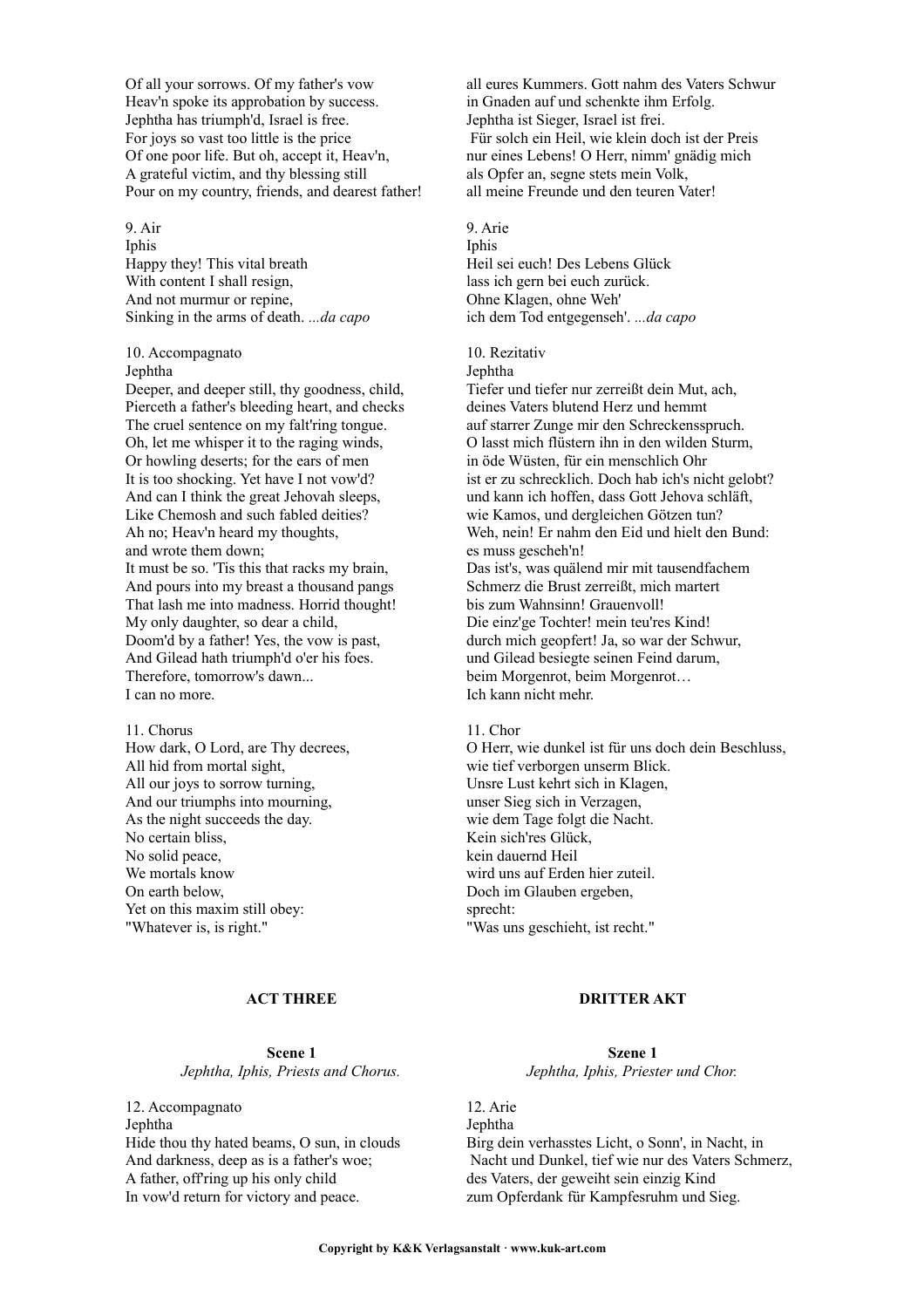13. Air Jephtha Waft her, angels, through the skies, Far above yon azure plain, Glorious there, like you, to rise, There, like you, for ever reign. *...da capo*

# 14. Recitative Iphis Ye sacred priests, whose hands ne'er yet were stain'd With human blood, why are ye thus afraid To execute my father's will? The call of Heav'n With humble resignation I obey.

# Air

Iphis Farewell, ye limpid springs and floods, Ye flow'ry meads and leafy woods; Farewell, thou busy world where reign Short hours of joy and years of pain. Brighter scenes I seek above In the realms of peace and love.

15. Chorus of Priests Doubtful fear and rev'rent awe Strike us, Lord, while here we bow, Check'd by Thy all-sacred law, Yet commanded by the vow. Hear our pray'r in this distress, And Thy determin'd will declare.

## 16. Recitative

### Angel

Rise, Jephtha, and ye rev'rend priests, withhold The slaught'rous hand. No vow can disannul The law of God, nor such was its intent When rightly scann'd; yet still shall be fulfilI'd. Thy daughter, Jephtha, thou must dedicate To God, in pure and virgin state fore'er, As not an object meet for sacrifice, Else had she fall'n an holocaust to God. The Holy Sp'rit, that dictated thy vow, Bade thus explain it, and approves thy faith.

### Air

Angel Happy, Iphis shalt thou live, While to thee the virgin choir Tune their harps of golden wire, And their yearly tribute give. Happy, Iphis, all thy days, Pure, angelic, virgin-state, Shalt thou live, and ages late Crown thee with immortal praise.

17. Arioso Jephtha For ever blessed be Thy holy name, Lord God of Israel!

18. Chorus of Priests Theme sublime of endless praise,

13. Arie Jephtha Tragt sie, Engel, sanft mit euch auf zu den azur'nen Höh'n. Lasst sie herrlich mit euch geh'n in das ew'ge Himmelreich. *...da capo*

# 14. Rezitativ

Iphis Ihr heil'gen Priester, die ihr euch nie befleckt mit Menschenblut: was seid ihr so entsetzt und ängstigt euch vor dieser Tat? Dem Ruf des Herrn gehorche ich in Demut und Ergebung.

# Arie

Iphis Leb' wohl, du klarer Quell' im Hain, du grüner Wald, du Blumenfeld; leb' wohl, unruhevolle Welt, nach kurzer Lust und langer, langer Pein. Besseren Welten eil' ich zu, in dem Reich der Lieb' und Ruh'.

15. Chor der Priester Bange Furcht und fromme Scheu lässt uns, Herr, hier vor die knien. Gilt des Gesetzes Sinn? oder Eidespflicht und Treu? Herr, nimm unser großes Elend wahr und mach uns deinen Willen klar.

#### 16. Rezitativ Engel

Hör, Jephtha! Und ihr Priester all' lasst ab vom blut'gen Werk! Kein Schwur entkräftet je des Herrn Gesetz; und solche Tat ist nicht sein wahrer Sinn, doch wird der Eid erfüllt. So höre, Jephtha: weihen soll sich nun dein Kind dem Herrn, als Jungfrau ihm stets dienen; denn sie ist nicht bestimmt zum Opfertier, das niedersinkt zu sterben für den Herrn. Der heil'ge Geist verkündet so durch mich den Sinn des Eides und lobet deine Treue.

# Arie

Engel Selig, Iphis, immerdar, wenn dir nun der Jungfrau'n Schar mit Gesang und Harfen Klang jährlich opfert Preis und Dank. Selig, Iphis, alle Zeit, rein und heilig, engelsgleich, wirst du blüh'n, und ruhmesreich währt dein Lob in Ewigkeit.

# 17. Arie

Jephtha Auf ewig sei dein Name nun gelobt, Herr Gott von Israel!

18. Chor der Prister Preis und Dank nur dir gebührt,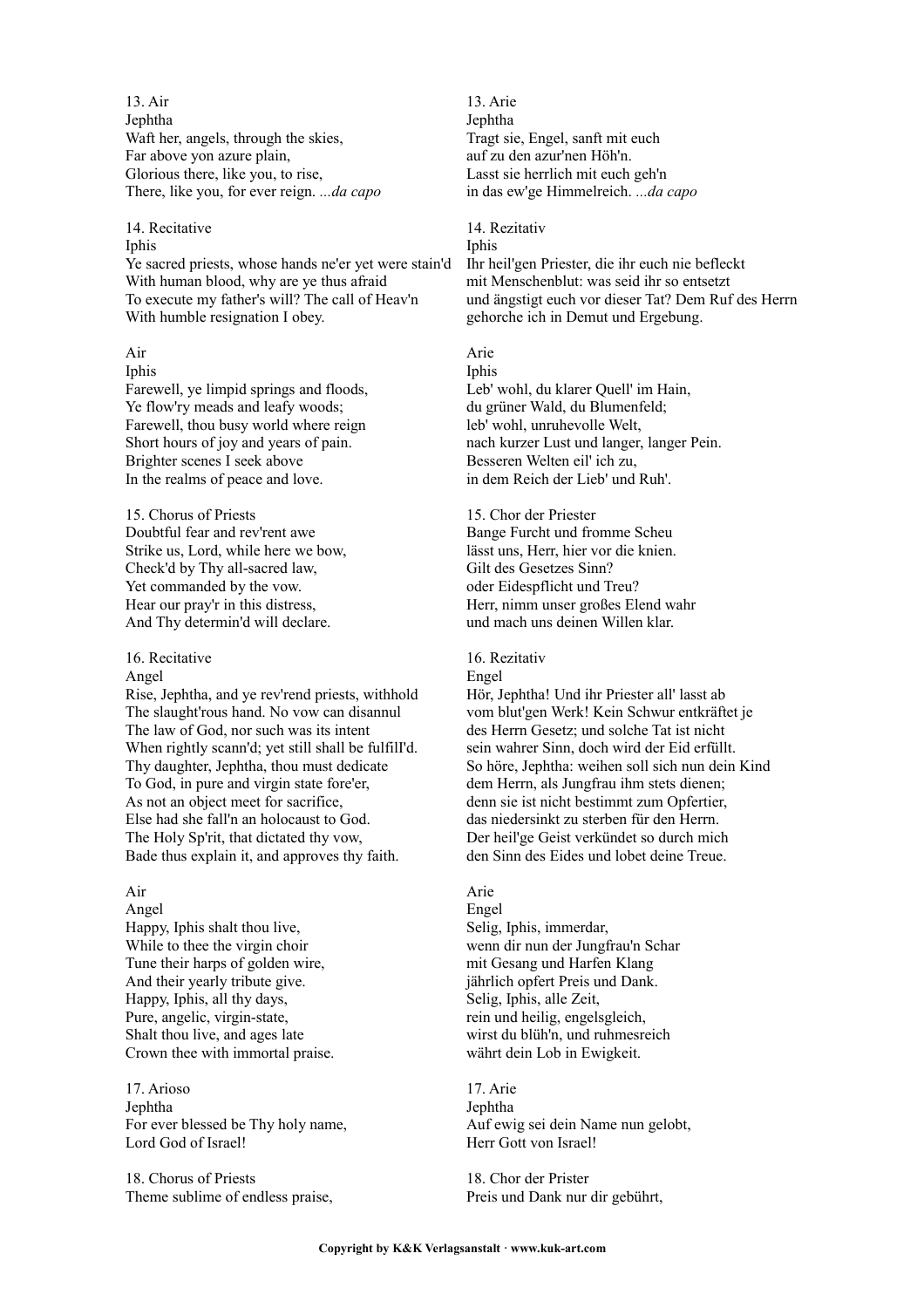Just and righteous are thy ways; And thy mercies still endure, Ever faithful, ever sure.

### **Scene 2**

*Enter Zebul, Storgè, Hamor and Chorus of Israelites.*

19. Recitative Zebul Let me congratulate this happy turn, My honour'd brother, judge of Israel! Thy faith, thy courage, constancy and truth Nations shall sing, and in their just applause. All join to celebrate thy daughter's name.

Air Zebul Laud her, all ye virgin train In glad songs of choicest strain. Ye blest angels all around, Laud her in melodious sound. Virtues that to you belong, Love and truth demand the song.

20. Recitative Storgè Oh, let me fold thee in a mother's arms, And with submissive joy, my child, Receive thy designation to the life of Heav'n.

# Air

Storgè Sweet as sight to the blind, Or freedom to the slave, Such joy in thee I find, Safe from the grave. Still I'm of thee possess'd, Such is kind Heav'n's decree That hath thy parents bless'd In blessing thee.

#### **Recitative**

Hamor With transport, Iphis, I behold thy safety, But must forever mourn so dear a loss, Dear, though great Jephtha were to honour me Still with the name of son.

Air **Hamor** 'Tis Heav'n's all-ruling pow'r That checks the rising sigh; Yet let me still adore And think an angel by, While thus each charm and beauteous line With more than human lustre shine. *...da capo*

21. Recitative Iphis My faithful Hamor, may that Providence Which gently claims or forces our submission, der du uns gerecht geführt! Deine Gnad' ist immer neu, ewig standhaft, ewig treu.

# **Scene 2**

*Zebul, Storgè, Hamor und der Chor der Israeliten erscheinen.*

19. Rezitativ Zebul Ich preise glücklich dich um solches Heil, mein edler Bruder, Richter Israels! Dein Mut, dein Glaube, Treue und Vertrau'n, all' das lebt fort, auch deiner Tochter Ruhm kündet im Lobgesang der Völker Lied.

# Arie

Zebul Preist sie, laut, ihr Jungfrau'n all, im Gesang mit Jubelschall! Auch du, heil'ge Engelschar, bringe ihr ein Loblied dar; Tugend, die zu euch gehört, Lieb' und Treu' hat sie verklärt.

20. Rezitativ Storgè O lass dich schließen in der Mutter Arm! und nimm mit Freude auf, was dir geschieht, du bist berufen in des Herren Dienst.

# Arie

Storgè Süß wie für den, der blind, die Sonnenstrahlen sind, so freu ich mich an dir, gerettet Kind! Du bist nun wieder mein; Gott zeigte gnädig sich, hat uns erlöst von Pein, gesegnet dich.

### Rezitativ

**Hamor** Mit Wonne, Iphis, seh' ich dich gerettet, doch klagen lässt mich nun mein hartes Los, hart, auch wenn Jephtha so mich ehren wird, dass er nun Sohn mich nennt.

#### Arie

**Hamor** Vor Gottes großer Macht verstummt mein tiefer Schmerz; doch bleibt nun Tag und Nacht ein Engel mir im Herz. So strahlt dein Reiz und holde Zier in mehr als ird'schem Glanze mir. *...da capo*

21. Rezitativ Iphis Mein treuer Hamor! möge der Himmel, der hier verlangt Gehorsam und Ergebung,